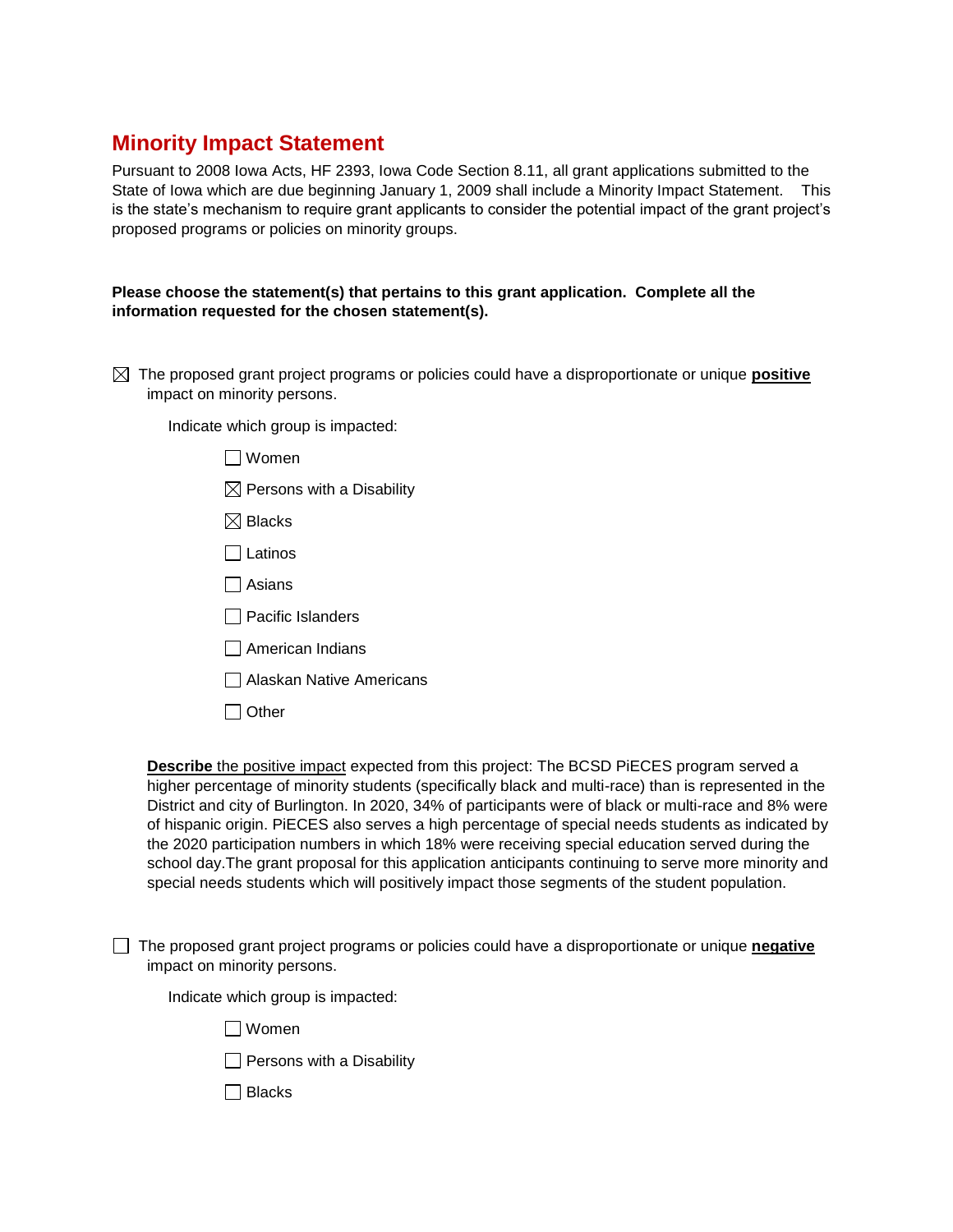| Latinos                  |
|--------------------------|
| Asians                   |
| $\Box$ Pacific Islanders |
| $\Box$ American Indians  |

- Alaskan Native Americans
- $\Box$  Other

Describe the negative impact expected from this project

Present the rationale for the existence of the proposed program or policy.

Provide evidence of consultation of representatives of the minority groups impacted.

 The proposed grant project programs or policies are **not expected to have** a disproportionate or unique impact on minority persons.

Present the rationale for determining no impact.

I hereby certify that the information on this form is complete and accurate, to the best of my knowledge: Name**: Cassie Gerst** 

Title: Supervisor of Grants and Community Outreach

an A Gent